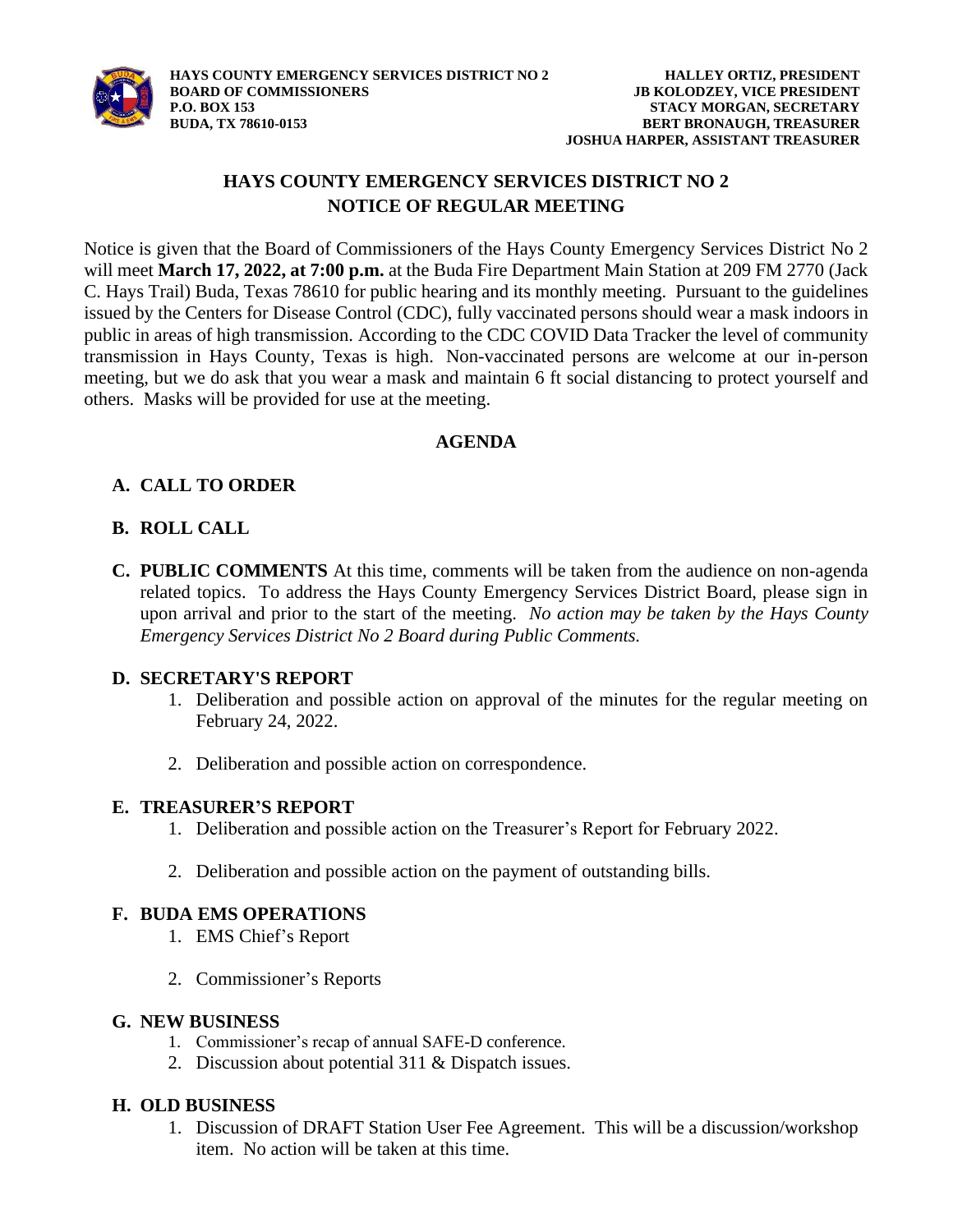2. Discussion on 5-year plan.

#### **I. ADJOURNMENT**

The Commissioners reserve the right to adjourn into Executive Session at any time regarding any issue on this agenda for which it is legally permissible. Hays County Emergency Services District No 2 reserves the right to adjourn into Executive session at any time regarding any issues on this agenda for which is legally permissible. Buda Fire Department Main Station is wheelchair accessible and accessible parking spaces are available. Request for accommodations must be made 48 hours prior to the meeting. Please contact Buda Fire Department at (512) 295-2232 for information or assistance.

I, the undersigned authority, do hereby certify that the above Notice of Meeting of the Governing Body of Hays County Emergency Services District No 2, was posted on the bulletin board in front of the Buda Fire Department and the Hays Government Center and Buda City Hall, which is always readily accessible to the public, by 4:00 p.m. on March 14, 2022.

*\* The District reserves the right to consider and take action on the above agenda items in any order. It also reserves the right to enter into a closed meeting on any agenda item as allowed by law. A Citizens Comment Form must be filed with the Secretary at least 10 minutes prior to the*  beginning of the meeting for an individual to be allowed to speak during Citizen Comment. By completing the Citizen Comment Form, the individual *understands and acknowledges that the public is not entitled to choose the items to be discussed or to speak about items not on the agenda, but that this opportunity is provided as a privilege. The individual executing the Citizen Comment Form understands that he/she is provided a limited amount of time, and that he/he may not be allowed to continue to address the Board of Emergency Services Commissioners if the comments are rude, disparaging, or defamatory to any individual or entity, or the comments become disruptive to the good order of the meeting. If at a meeting of a governmental body, a member of the public or of the governmental body inquiries about a subject for which notice has not been given as required by the Texas Open Meetings Act, the notice provisions of the Texas Open Meetings Act do not apply to a statement of specific factual information given in response to the inquiry; a recitation of existing policy in response to the inquiry; or, any deliberation of or decision about the* subject of the inquiry shall be limited to a proposal to place the subject on the agenda for a subsequent meeting. It should be noted that pursuant *to Section 38.13, Texas Penal Code, HINDERING PROCEEDINGS BY DISORDERLY CONDUCT: (a) A person commits an offense if he intentionally hinders an official proceeding by noise or violent or tumultuous behavior or disturbance; (b) A person commits an offense if he recklessly hinders an official proceeding by noise or violent or tumultuous behavior or disturbance and continues after explicit official request to desist; and, (c) An offense under Section 38.15, Texas Penal Code is a Class A misdemeanor.*

Stacy Morgan (Mar 14, 2022 13:16 CDT)

Stacy Morgan, Secretary (HCESD#2)